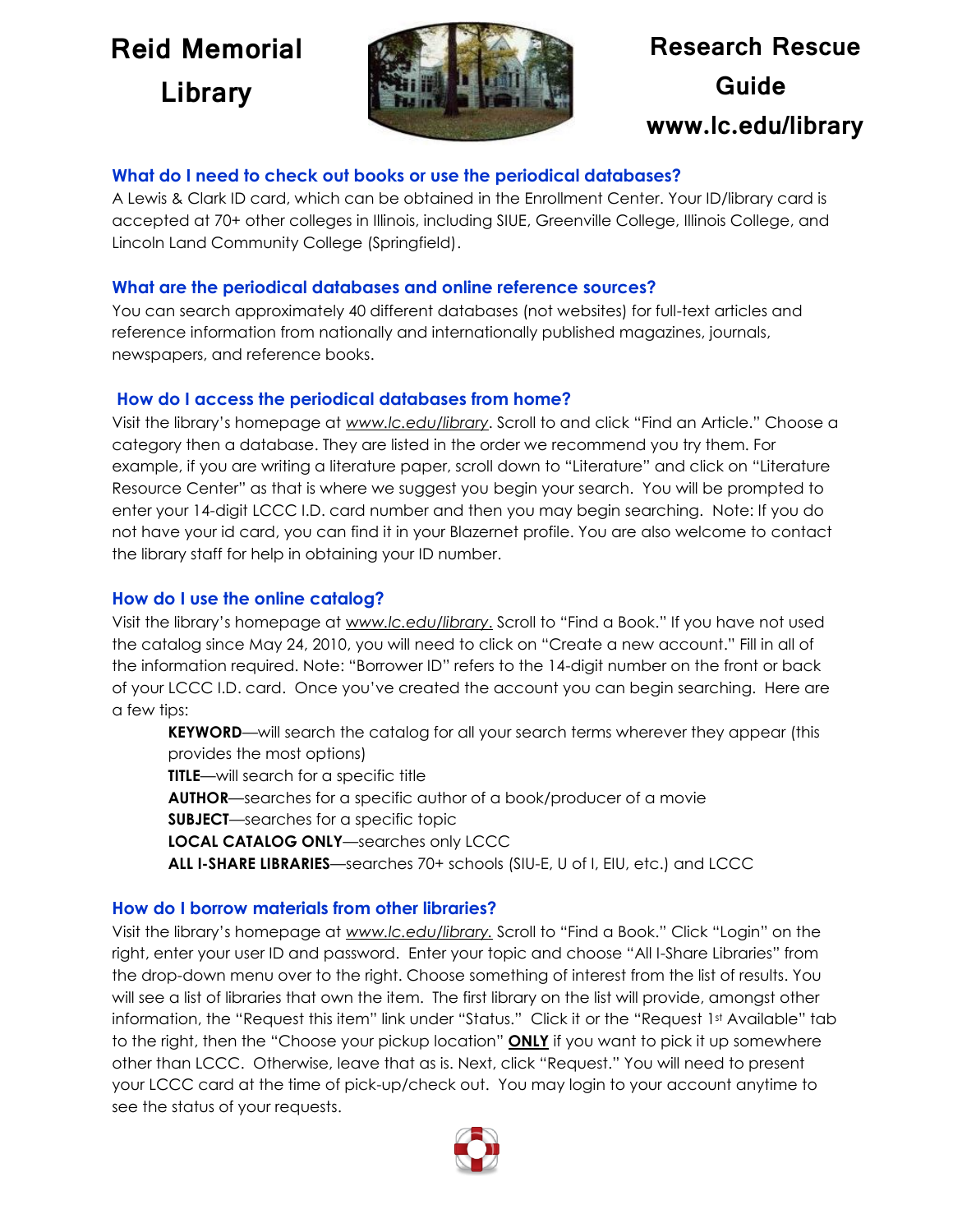**Reid Memorial Library**



# **Research Rescue Guide www.lc.edu/library**

## **How do I renew my books?**

Go to www.lc.edu/library. Scroll to "Find a Book." Click "Login" on the right and enter your user I.D. and password. Click "Checked Out Items" to see a list of what you currently have out. Click in the boxes in the "Renew" column next to those items you wish to renew. Then scroll to the bottom of the page and click "Renew Selected Items." New dates will appear after a few seconds.

#### **How do I cite my sources?**

Visit the library's homepage at *www.lc.edu/library*, and click the "How to Cite Resources" link. Here you will find several handouts and/or links to web information regarding the citation of sources on a Works Cited/References/Bibliography page and in the text of a paper in the following formats: MLA (Modern Language Association), APA (American Psychological Association), and Chicago Manual of Style. **Note:** The databases and catalog also have citation functions. Please see a librarian for assistance with this.

#### **What does it mean if something is "On Reserve?"**

Faculty may put resources at the Circulation Desk that students are required to read or view as part of an assignment. These resources are set aside specifically for those particular courses...they are "On Reserve." Anyone may check these out, but you must have an LCCC library card to use them. Some may be available for overnight use, three (3) days, or in-library use only. The fine for these materials if they are returned late is \$10.00 per item.

#### **When is the library open?**

Fall & Spring: Monday—Thursday: 8:00a.m. to 8:00p.m.

Friday: 8:00a.m. to 4:30p.m.

Summer: Monday—Thursday: 8:00a.m. to 7:00p.m. Friday: 8:00a.m. to 4:30 p.m.

#### **Who do I call about?**

Reference & Research Questions: Liz, (618) 468-4320 or Greg, (618) 468-4330 Off-Campus Access to the Databases: Dennis, (618) 468-4310 Overdue Books & Renewals: Debra or Paula, (618) 468-4301

#### **How long may I borrow something and what are the fines if something is late?**

Books: 4 weeks Audio-Visual: 1 week Reserve materials: Varies Books: 10 cents per day Audio-Visual: \$1.00 per day Reserve materials: \$10.00/item

#### **Is the library haunted?**

Harriet Haskell was the principal of Monticello Women's Seminary, later named Monticello College, from 1867-1907 and she is still considered one of the most influential